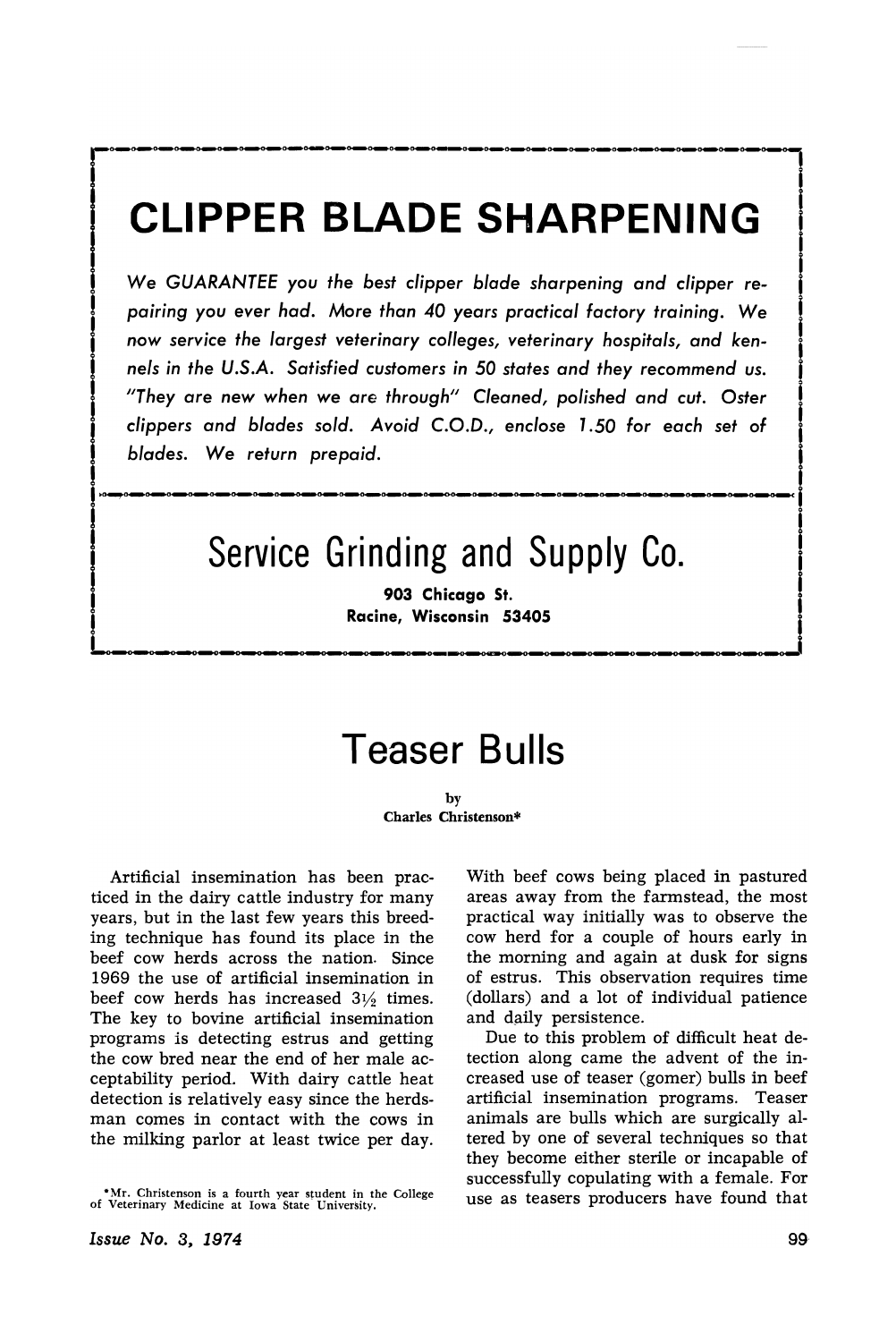good, sexually aggressive yearling grade bulls that have been inspected for breeding soundness and declared free of genital disease are ideal. Once the bull has been altered and is properly healed from the surgery, he is equipped with a chin ball or brisket marker and allowed to intermingle with and detect cows in the herd that are in estrus. After mounting in an attempt at mating or in the precopulatory activity, the cow receives a visible mark of paint or dye on her back or rump from the bull and thus the herdsman can then corral her and proceed with the insemination.

In this paper the author will attempt to review the surgical techniques offered in the literature for preparation of teaser bulls. Actual step by step detail of each procedure is beyond the scope of this article, but each review should give the practitioner in the field an idea of what can be done and what method might best fit into his practice. The techniques that will be described in the first part of the article consist of alteration to prevent the male from achieving normal copulation. The second group of procedures allows the teaser bull normal sexual contact but sterilizes him by some type of interruption of his seminal tract. The advantages of the first group of techniques in preventing genital disease weighs heavily in their favor as genital disease prevention is one of the real advantages of artificial insemination.

#### *Penectomy*

This surgery is performed in a standing position with the head restrained in a head gate and chute. Anesthesia of the surgical site is attained by an epidural block in association with a pudendal nerve block specific for the penis.

A four inch midline incision is made at a point halfway between the anus and the attachment of the scrotum to the body wall. Through blunt digital dissection and traction, the penis is pulled from its ven.. tral abdominal location. Once the penis is completely exteriorized it is transected one inch distal to the lower commissure of the skin incision and ligated near the

cut end. The penis is then incised transversely at the level of the incision's lower commissure on its posterior aspect to the greatest diameter of the urethra. The urethra is then incised dorsally one inch and sutured by simple interrupted mattress sutures to the skin, including some penile tissue in the suture. A small artery in the corpus cavernosum on the caudal aspect of the penis may require ligation at this time.

The penis is then replaced in the skin incision and attached at the dorsal and ventral commissures by the placement of vertical mattress sutures.

To maintain patency of the urethra as surrounding tissue heals, a four inch piece of plastic tubing is placed retrograde up the urethra and fixed by two stay sutures to the skin so that it protrudes slightly from the exposed urethra. This tubing is removed seven to ten days after surgery. For a few days post-operatively the animal should be observed for normal urination since occasionally a blood clot may occlude the tube. The bull should be rested at least sixty days before actual use in the herd begins.

### *Preputial Purse String*

By placing a subcutaneous purse string suture of three-eighths inch umbilical tape approximately one inch posterior to the preputial orifice, the bull cannot protrude his penis and becomes an acceptable teaser bull. The purse string must be just strong enough to prevent penile protrusion, yet also enable passage of urine. One claim for the advantage of this procedure is that the purse string suture can be removed in four to six weeks and the bull can be used as a clean-up bull. Phimosis will often result if the purse string is not removed at this time.

### *Lateral Deviation of the Penis*

With this technique the site of the preputial orifice is changed so that the penis can be exteriorized, but the bull due to the angle of the penis and prepuce is unable to achieve intromission.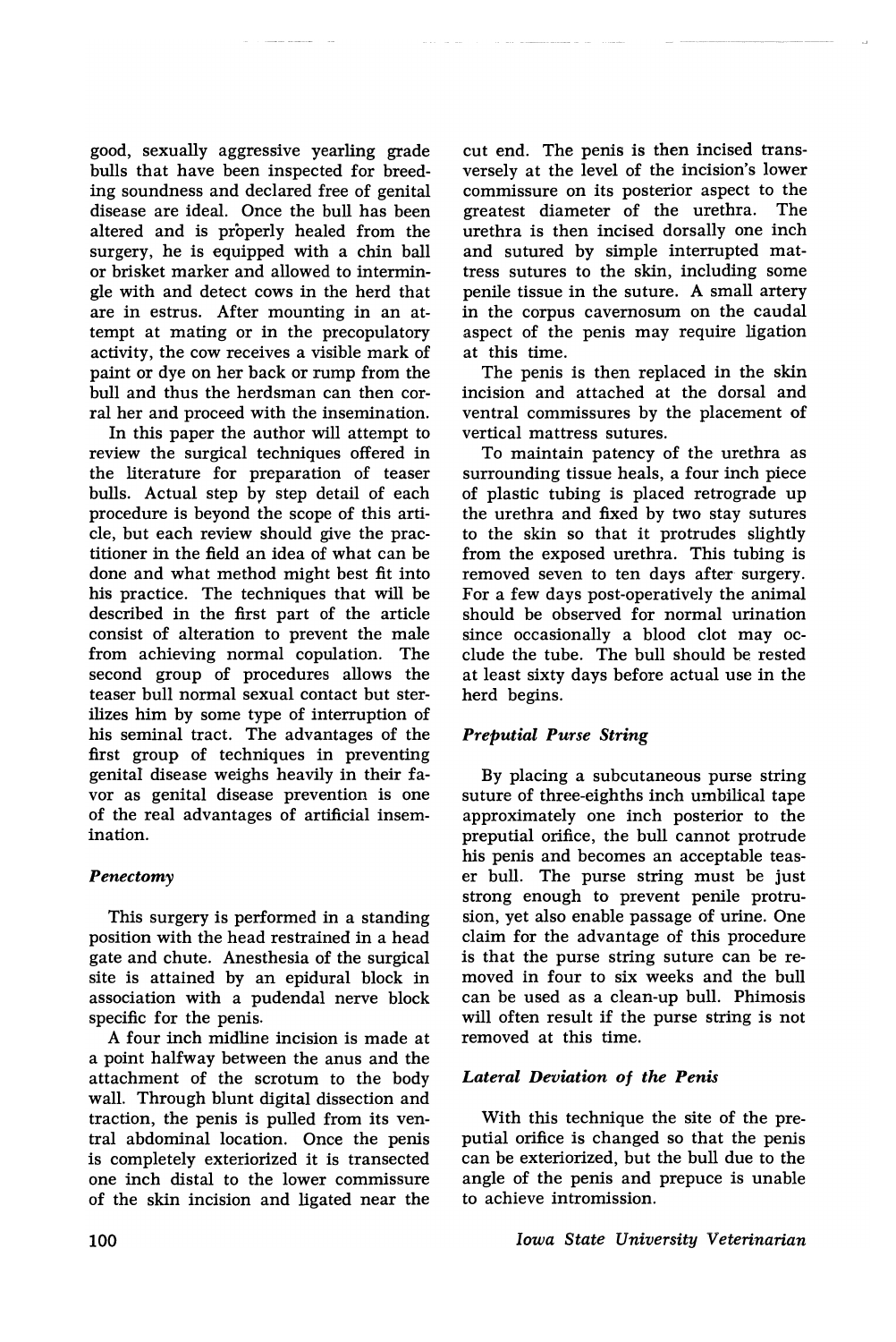Local infiltration of anesthetic is used on the ventral sheath. A skin incision is made on the midline three inches caudal to the preputial orifice to a point cranial to the scrotum. The incision is then carried craniad to encircle the prepuce to free a circular flap of skin that remains intact with the prepuce and will be transplanted to the new preputial site. To free the penis from the subcutaneous tissue a one inch glass speculum can be placed over the penis, preputial sheath, and skin and worked gradually caudad to aid blunt dissection as the penis is freed from the underlying tissue.

Critical to this procedure is the decision of what angle from the midline to place the new preputial opening. Depending on the breed and conformation of the bull, a circular piece of skin with the same diameter as that accompanying the prepuce is excised at an angle of 35 to 40 degrees from the midline. A subcutaneous tunnel is created from the new preputial site to just craniad to the scrotum and the penis and prepuce are grasped by a long forceps and pulled craniad through the tunnel to the new site. To fix the prepuce in its new location, cotton sutures in a Lembert pattern are used. The ventral midline incision is closed with continuous mattress sutures. At least sixty days of rest are required to insure adequate healing.

There have been some reports from the field that even though the penis is deviated at these angles, some bulls can adapt to their handicap and achieve intromission. This defect is probably due mostly to the surgeon's improper assessment of the total conformation and size of the animal in deciding the placement of the lateral deviation.

#### *Pen·is Tie Down*

Another means of surgically preparing a teaser bull is by creating an adhesion of the penis to the ventral abdominal wall so that the penis cannot be protruded.

The incision is made midway between the scrotum and the end of the prepuce. Blunt dissection is used to isolate the dorsum of the penis and the median raphe of

Issue No. 3, 1974

the abdominal wall which are both then scarified for about 3 em. to form the adhesion. Stainless steel sutures are then placed through the tunica albuginea and corpus cavernosum of the penis and anchored to the scarified median raphe. Simple interrupted sutures are then used to close the skin incision.

When performed in young bulls of yearling age, little edema and hemorrhage occurs in the area. Aftercare consists of keeping the bull from any sexual excitement for two weeks to allow a strong adhesion to form.

#### *Bull Chastity Tube*

A commercial prosthetic device, the Bull Pen-O-Block,\* has become popular in the last year in teaser bull preparations. To prevent protrusion of the penis a flanged plastic tube about five inches long is placed inside the sheath and anchored by the placement of a stainless steel cannula with washers and pins to hold it in place. A regular trocar is used to penetrate the skin and preputial lining for passage of the cannula.

One of the real advantages of this procedure was that ideally the device could be removed from the bull and he could be used as a clean-up bull later in the breeding season. Reports from the field of necrosis around the area of the anchor cannula and in some cases the actual sloughing of the whole device indicate that this method of teaser bull preparation may not be recommended for every case.

#### *Vasectomy*

With this procedure a one to two inch segment of vas deferens is removed. The operation may be performed on either the anterior or posterior surface of the scrotum. One incision near the base of the scrotum for the removal of each vas deferens segment is recommended. Ligation of the vas deferens on each side of the portion to be removed is necessary tQ. maintain identity should the surgeon fail to receive positive histopathological iden-

<sup>\*</sup>American Breeders Service, DeForest, Wisconsin.